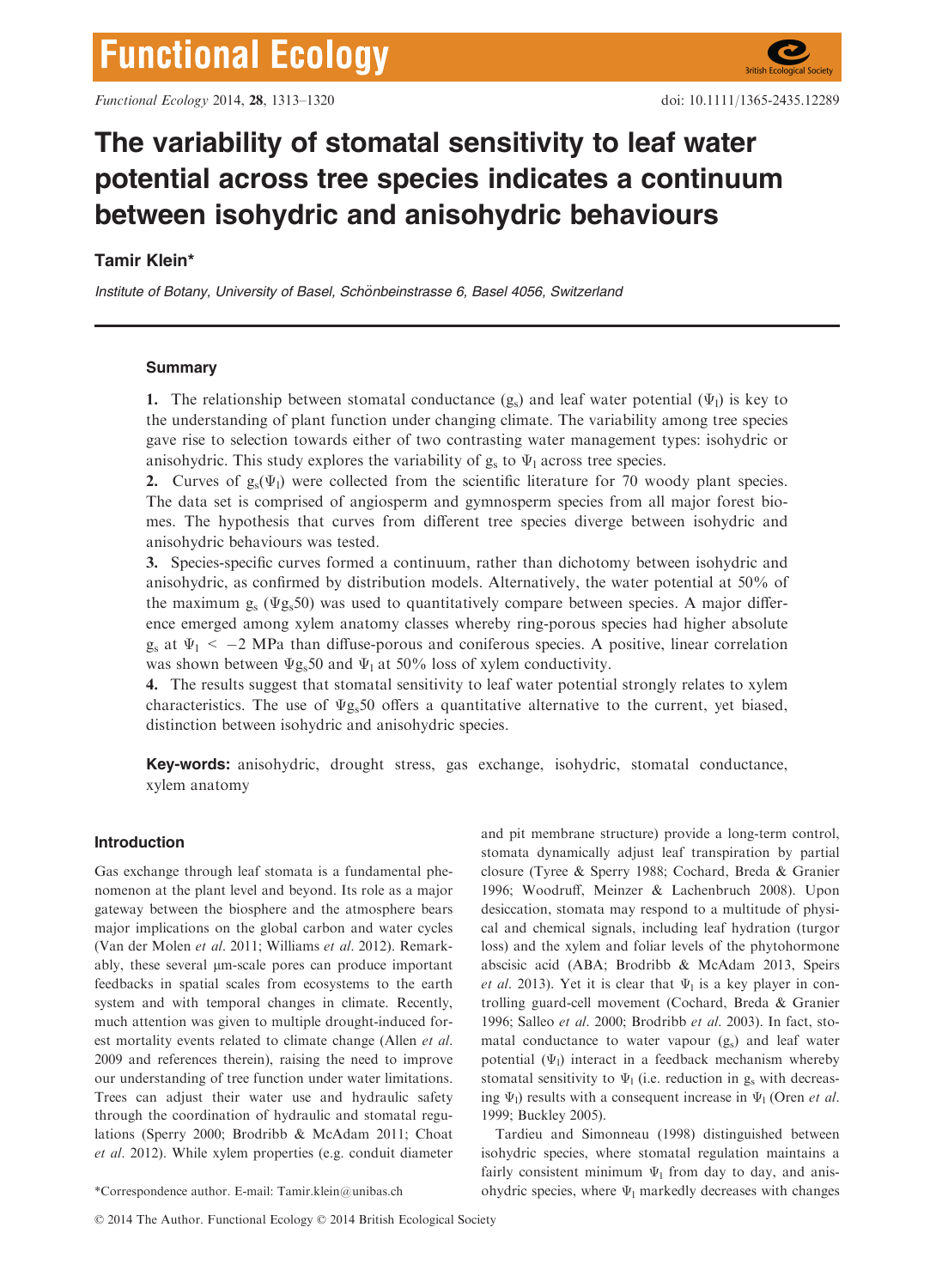in evaporative demand. The effect of stomatal regulation (isohydric/anisohydric) on the ability of trees to survive adverse conditions has been addressed in numerous studies (e.g. West et al. 2007; McDowell et al. 2008; Bonal & Guehl 2011; Klein, Cohen & Yakir 2011; Domec & Johnson 2012). However, in spite of the many studies on the isohydric/anisohydric behaviour of trees, there is still no mathematic definition for this important plant trait. Classification into one of the two categories is usually graphically based on the relationship between  $g_s$  and  $\Psi_1$  (Fisher et al. 2006; McDowell et al. 2008). Notably, differences among species in the range of  $\Psi_1$  are mostly affected by the minimum  $\Psi_1$  value, since maximum  $\Psi_1$  is rather similar and always between  $0$  and  $-1$  MPa. Therefore, potential definitions for the water management strategy (i.e. isohydric/ anisohydric) can take the form of one of these alternatives: (D1) the minimum  $\Psi_1$  still permitting stomatal conductance; (D2) the slope of the change in stomatal conductance as function of  $\Psi$ <sub>l</sub>; or (D3) the extent of variation in  $\Psi_1$  along the day. However, none of the definitions is without weaknesses. The first option requires a very unified, sensitive measurement of  $g_s$ , to account for the asymptotic behaviour of the  $g_s$  sensitivity to  $\Psi_1$  [ $g_s(\Psi_1)$ ] approaching stomatal closure. Then, one needs to define the  $\Psi_1$  threshold between isohydric and anisohydric, which is potentially any arbitrary value between  $-2$  MPa and  $-6$  MPa, with little physiological meaning. The second option is complicated by the sigmoid nature of the  $g_s(\Psi_1)$  curve, having a non-singular slope. The third would need to address the question of variation and delineate (arbitrarily again) a variation threshold to distinguish between the two behaviour types.

gs integrates three different effects: (i) stomatal density over the leaf surface, that is, the number of stomata per unit leaf area; (ii) the typical stoma pore size; and (iii) the degree of aperture. Trade-offs between the different effects shaped plant life through evolution (Franks & Beerling, 2009). Notably, while the first two factors might change only on long-term time-scales ranging from weeks to plant ontogeny (and are usually species-specific), stomatal aperture is adjusted dynamically on the time-scale of minutes. Therefore, changes in  $g_s$  as function of  $\Psi_1$  largely reflect stomatal aperture, and closure, dynamics. Differences among tree species in stomatal density and typical pore size should affect the maximum  $g_s$ , where stomata are fully open. At the other end of the curve, the minimum  $g_s$ should show the species-specific epidermal or cuticular conductance, usually a minor residual of  $g_s$ .

 $\Psi_1$  is largely determined by the water potential of the surrounding air ( $\Psi_a$ ; more commonly measured as vapour pressure deficit, VPD) and that of the rhizosphere ( $\Psi_r$ , often estimated from pre-dawn leaf water potential,  $\Psi_{\text{nd}}$ ; Bonal & Guehl 2011). To experimentally construct a  $g_s(\Psi_1)$ curve,  $g_s$  must be measured under a large range of  $\Psi_1$  values. Such range is obtained by exposing the plant to changes in the water potentials of the air, the rhizosphere or both. This can be achieved experimentally by a drying

procedure or by measuring  $\Psi_1$  and g<sub>s</sub> under decreasing  $\Psi_a$ (increasing VPD) or decreasing  $\Psi_{\text{pd}}$ . Stomata are highly sensitive to  $\Psi_1$ , but also respond to changes in other environmental factors, for example  $CO<sub>2</sub>$  concentration, air temperature and light. Therefore, to relate changes in  $g<sub>s</sub>$  to changes in  $\Psi_1$ , all other factors must be kept constant. Clearly, an experimental approach is advantageous here, yet limited in the technical aspects of controlling the environment over mature trees and also limited in the transferability of the results back to the field. Repeating coupled measurements of  $\Psi_1$  and  $g_s$  during sunny days with similar air temperatures and light levels can produce a robust  $g_s(\Psi_l)$  curve. In addition,  $g_s(\Psi_l)$  is not a state function, and curve hysteresis was shown (Blackman, Brodribb & Jordan, 2009; Brodribb & McAdam 2013). While significant hysteresis was shown in *Pinus radiata*, in other species it was minor compared to the difference between the speciesspecific curves (Blackman, Brodribb & Jordan 2009), or even negligible (e.g. for Calitris rhomboidea; Brodribb & McAdam, 2013).

In this synthesis study, curves of stomatal sensitivity to leaf water potential  $[gs(\Psi)]$  were collected from the scientific literature into a data set of 70 woody species from all major forest biomes. Subsequently, the data set was used to test the hypothesis that curves from different tree species diverge between isohydric and anisohydric regulation of stomatal conductance.

## Materials and methods

#### DATA COLLECTION

Curves of stomatal sensitivity to leaf water potential were collected from the scientific literature according to the following criteria: (i) the response measured was stomatal conductance  $(g_s)$ , in mol m<sup>-2</sup> s<sup>-1</sup>) per se and not leaf hydraulic conductivity ( $K_{\text{leaf}}$ ) or transpiration  $(T)$ . One exception was made where  $g_s$  was readily calculated from values of T and a given vapour pressure deficit (VPD; Blackman, Brodribb & Jordan, 2009). (ii) gs was related to simultaneous measurements of leaf water potential  $(\Psi_h)$ , usually at midday, i.e.  $\Psi_{\text{md}}$ ), that is, curves relating  $g_s$  to pre-dawn leaf water potential  $(\Psi_{\text{pd}})$  were not used. (iii) All data were empirically observed. Simulated curves were not used.

Data mining and screening according to the aforementioned criteria yielded  $g_s(\Psi_l)$  curves for 66 woody plant species: 56 trees, 8 shrubs and 2 lianas. All major forest biomes were represented by angiosperm species (61). Data on gymnosperm species were scarcer, potentially due to objective difficulties in measuring gs of coniferous needles. Therefore, published data were complemented by ad hoc measurements of four additional coniferous species performed by the author, yielding a total number of 70 species in the data set (Table S1, Supporting information). The large number of data sources meant some variation in measurement conditions among the different curves. The time of measurement during the day, air temperature  $(T_{air})$ , photosynthetic photon flux density (PPFD), VPD and  $\Psi_{pd}$  of each curve were included in the data set wherever reported at the source studies or could be reconstructed from other reliable data. Out of the 70 species, information on time of measurement,  $T_{air}$ , PPFD, VPD and  $\Psi_{pd}$  was available for 66, 66, 59, 37 and 42 species, respectively. Examination of the reported measurement conditions showed that 98% of the 70 curves were measured between high morning and afternoon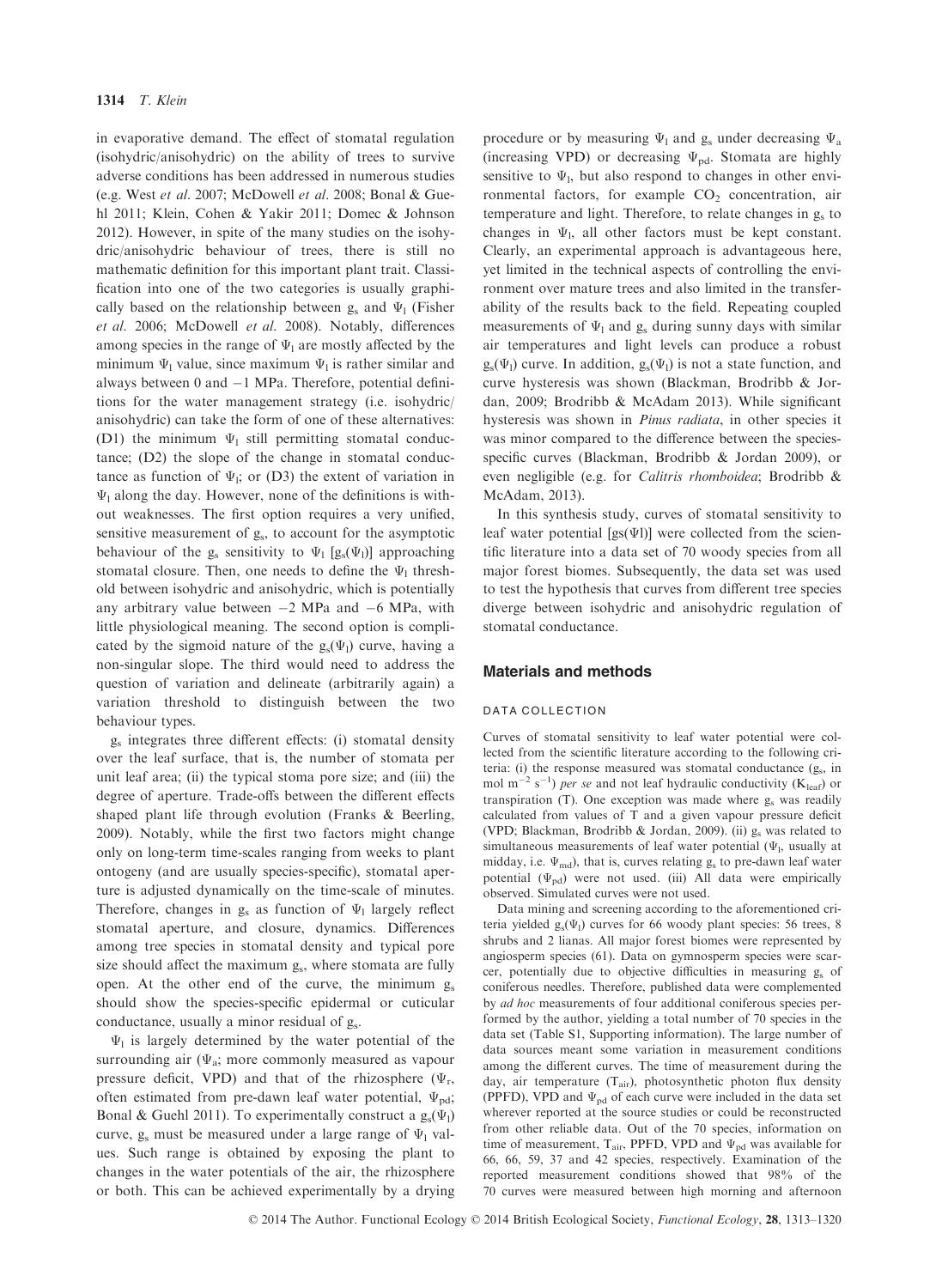(9:00–16:00; mostly around midday), 77% were always measured at T<sub>air</sub> $\geq$ 20 °C, and 64% always at PPFD $\geq$ 300 µmol m<sup>-2</sup> s<sup>-1</sup>. Atmospheric  $CO<sub>2</sub>$  concentration was ambient and kept at  $390 \pm 50$  p.p.m. in all studies. On this rather standard background, there were large variations in VPD and  $\Psi_{\rm{nd}}$  among species, and also individually for each species. Twenty-five curves included measurements at VPD increasing above 3 kPa, and 21 curves at  $\Psi_{\rm{nd}}$  decreasing below  $-1$  MPa, of which ten with both high VPD and low  $\Psi_{pd}$ . Additional sixteen curves were measured in dehydration or soil-drying experiments. This showed that the range of g<sub>s</sub> values in each curve related to changes in water availability, rather than changes in other factors, such as atmospheric CO<sub>2</sub> concentration, temperature or light conditions.

## ADDITIONAL CHARACTERIZATION OF SPECIES INCLUDED IN THE DATA SET

In addition to plant form and biome, which were reported for the species in their respective studies, information on other water-userelated traits was collected from external data sources. The xylem anatomy type of each species was determined using Schweingruber (1990), The Xylem data base (http://www.wsl.ch/dendro/ xylemdb/) and the Inside Wood data base (Wheeler 2011; http:// insidewood.lib.ncsu.edu/search), supplemented by personal communication with F.H. Schweingruber for species that were not described there. The sensitivity of xylem conductivity to water potential was characterized by the water potential at 50% loss of xylem conductivity (ΨPLC50), reported in Choat et al. (2012). In total, wood anatomy and ΨPLC50 were characterized for 59 and 31 species, respectively.

#### DATA ANALYSIS

To examine the utility of the potential definitions of isohydric/ anisohydric behaviour (D1–D3, see Introduction), species-specific curves were used to calculate: (i) the leaf water potential at 25% of the maximum stomatal conductance ( $\Psi$ g<sub>s</sub>25), capturing the minimum  $\Psi_1$  of the linear portion of the  $g_s(\Psi_1)$  curve; (ii) the difference  $\Psi g_s$ 75 –  $\Psi g_s$ 25, capturing the entire linear portion of the curve; and (iii) the daily range of  $\Psi_{\text{pd}} - \Psi_{\text{md}}$ , where reported as  $\Psi_{\rm pd}$  and  $\Psi_{\rm md}$  that were measured on the same day or from daily curves of  $\Psi$ <sub>1</sub>. Species-specific values for these three parameters, corresponding with the definitions D1–D3, were plotted for 57, 56 and 25 species, depending on the source data. For each parameter, a distribution histogram was built with JMP software (Cary, NC, USA) and was fitted with the six best-fitting distribution models, including the normal-two-mixture distribution, to test the hypothesis of two contrasting behaviours, that is, isohydric/anisohydric. The likelihood of each distribution model was tested by the corrected Akaike Information Criterion, given by:  $AICc = -2log(likelihood) + 2k + 2k$  $(k + 1)/(n-k-1)$ , where k is the number of parameters in the model and n is the sample size. The goodness-of-fit was tested for the best-fitting model, using the Shapiro–Wilk  $W$  test for normal and generalized logarithm distributions, and the Kolmogorov's D test for log-normal distribution.

To quantitatively compare between species, leaf water potential at 50% of the maximum stomatal conductance ( $\Psi$ g<sub>s</sub>50) was calculated from species-specific curves, as previously demonstrated (Brodribb et al. 2003; Hao et al. 2010). A data set of  $\Psi$ g<sub>s</sub>50 values was prepared (Table S1). Ψg<sub>s</sub>50 values were analysed by ANOVA with growth form, xylem anatomy type and forest biome as factors. Differences between responses were considered significant when type 3 sum of squares met the *F*-test criterion at probability  $<$ 0.05. Means were compared using Student's t-test, reported as letters indicating significant differences in Figure 3. In addition to the ANOVA,  $\Psi$ g<sub>s</sub>50 values were correlated with species-specific

values of water potential at 50% loss of xylem hydraulic conductivity (ΨPLC50) and linear regression was calculated.

## Results and discussion

## RELATIONSHIP BETWEEN STOMATAL CONDUCTANCE AND LEAF WATER POTENTIAL

Among the 70 species-specific curves included in the data set, 65 curves followed the expected sigmoid function for the relationship between g<sub>s</sub> and  $\Psi_1$  ((g<sub>s</sub> = g<sub>s max</sub>/(1 + ( $\Psi_1$ /  $\Psi$ g<sub>s</sub>50)<sup>a</sup>), after Guyot, Scoffoni & Sack, 2011), where g<sub>s</sub> gradually decreased from a maximum value at  $-1$  >  $\Psi$ <sub>1</sub>>0 MPa to its minimum value at a more negative  $\Psi$ <sub>1</sub> (Fig. 1a). Five species, however, had a bell-shaped curve, where maximum g, was recorded at intermediate, rather than mild  $\Psi_1$  (Fagus sylvatica in Aranda, Gil & Pardos, 2000; Laurus nobilis in Salleo et al. 2000; Ceratonia siliqua, Quercus suber and Olea oleaster in Lo Gullo et al. 2003). In addition to the challenges of constructing any  $g_s(\Psi_1)$ curve (see Introduction), this meta-analysis combined different curves from different studies that had no standard protocol for measurement conditions. The bell-shaped curves from those reports were prepared by pooling data from different seasons (Aranda, Gil & Pardos, 2000; Lo Gullo et al. 2003) or experiments (Salleo et al. 2000), and hence, other factors came to play, for example low light levels limiting  $g_s$  at mild  $\Psi_l$ .

Overall,  $g_s$  ranged between 0.94 and 0 mol m<sup>-2</sup> s<sup>-1</sup>, at  $0 < \Psi_1 < -7.0$  MPa, with the majority of curves at  $g_s$ <0.5 mol m<sup>-2</sup> s<sup>-1</sup> and  $\Psi_1$ < -4.0 MPa. Across species, gas



Fig. 1. Absolute (a) and relative (b) stomatal conductance  $(g_s)$  as function of leaf water potential  $(\Psi_1)$  for 70 tree species. The dotted curve is the theoretical function  $g_s = 1/(1 + (\Psi_1/-2.2)^3)$  describing the physiological boundary for maximum  $g_s$  as function of  $\Psi_1$ .

© 2014 The Author. Functional Ecology © 2014 British Ecological Society, Functional Ecology, 28, 1313–1320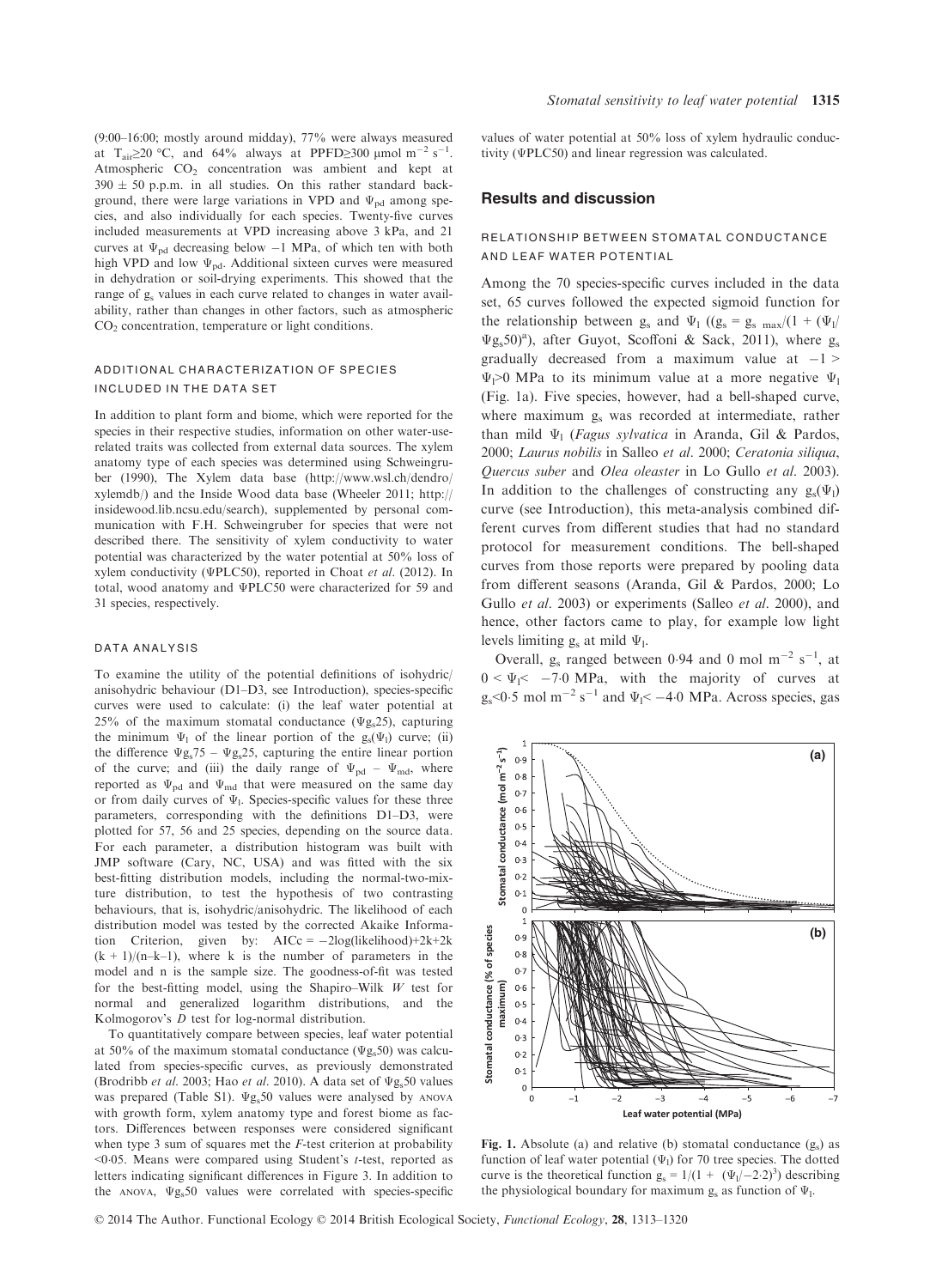exchange mostly occurred at a relatively narrow range between  $-1.0$  and  $-2.0$  MPa, with much lower conductance already at  $-3.0$  MPa. Using the data set, a boundary-line analysis assigned the values  $g_{\rm s,max} = 1.0$  mol m<sup>-2</sup>  $s^{-1}$ ,  $\Psi g_s 50 = -2.2$  MPa and  $a = 3$  in the sigmoid function  $g_s = 1/(1 + (\Psi_1/-2.2)^3)$  (Fig. 1a). There was a distinction between a cluster of curves for the majority of species, with  $g_s \leq 0.2$  mol m<sup>-2</sup> s<sup>-1</sup> at  $\Psi_1 < -2$  MPa, and curves from seven species maintaining  $g_s > 0.22$  mol m<sup>-2</sup> s<sup>-1</sup> at -2.0 MPa: *Pis*tacia lentiscus, Hymenaea courbaril, Quercus oleoides, Q. frainetto, Q. pubescens, Q. macroplepis and Q. petraea (Fig. 1a). Curves from this small subset of species not only had lower  $\Psi_1$  values, but also seemed to shift the operational  $\Psi_1$  range some 0.5–1.5 MPa into the more negative part of the graph. To explain this pattern, knowledge of the tree functional groups was explored.

#### TESTING THE ISOHYDRIC/ANISOHYDRIC FRAMEWORK

The relationship between the relative, species-dependent g<sub>s</sub> and  $\Psi_1$  (Fig. 1b) yielded a large range of species-specific curves. Differences in the stability of  $\Psi_1$ , which are used to distinguish between isohydric and anisohydric plant species, are mostly affected by the minimum  $\Psi_1$  value, since maximum  $\Psi_1$  is rather similar among species and mostly between 0 and  $-1$  MPa. Therefore, the relationship between  $g_s$  and  $\Psi_1$  was used as proxy for the water management strategy identification. Within the observed large range of  $g_s(\Psi_l)$  curves, no clear divergence emerged, but rather a continuum of leaf responses.

Species-specific  $g_s(\Psi_1)$  curves were further analysed to examine the utility of the potential definitions of isohydric/ anisohydric behaviour. Theoretically, anisohydric plants should diverge from isohydric by having a lower  $\Psi_1$  still permitting stomatal conductance (D1), a lower slope of the curve (D2) or a higher variation in  $\Psi_1$  along the day (D3). Due to the sigmoidal nature of  $g_s(\Psi_l)$ , calculations were made on the linear portion of each curve: D1 was tested by the leaf water potential at 25% of the maximum stomatal conductance ( $\Psi$ g<sub>s</sub>25, Fig. 2a) and D2 by the difference  $\Psi$ g<sub>s</sub>75 –  $\Psi$ g<sub>s</sub>25 (Fig. 2b). D3 was tested by the maximum range of  $\Psi_{\rm{nd}} - \Psi_{\rm{md}}$  within one day, reported for 25 of the species (Fig. 2c). If an isohydric/anisohydric dichotomy existed, it should have been demonstrated as a step-change in at least one of the bar graphs describing each of the three parameters (Fig. 2a-c). Instead, all three parameters showed a continuum of responses and lack of grouping. Across species,  $\Psi g_s$ 25,  $\Psi g_s$ 75 –  $\Psi g_s$ 25 and  $\Psi_{\rm pd}$  –  $\Psi_{\rm md}$  changed in a gradual manner. The only exception was excessively large  $\Psi g_s$ 75 –  $\Psi g_s$ 25 ranges of two species: 5.70 and 630 for Enchylaena tomentosa and Atriplex vesicaria, respectively, both are semi-arid shrubs living on the dry edge of plant life. To further test the extent of isohydric/ anisohydric divergence, distribution histograms (insets in Fig. 2a–c) were fitted with the six best-fitting distribution models, including the normal-two-mixture distribution, that is, assuming divergence into two distribution groups.



Fig. 2. The distribution of parameters associated with isohydric/ anisohydric behaviour across the woody species in the data set: (a) leaf water potential ( $\Psi_1$ ) at 25% stomatal conductance ( $\Psi$ g<sub>s</sub>25); (b) the difference in  $\Psi_1$  at 75% and 25% stomatal conductance; and (c) the difference between  $\Psi_1$  between pre-dawn and midday ( $\Psi_{\text{pd}}$  $-\Psi_{\text{md}}$ ). Each bar represents one species with available data. The corresponding distribution plots are presented in the insets.

Table 1 shows that the normal-two-mixture distribution was not the best-fitting model for any of the three parameters, having consistently higher AICc values than those of the best-fitting model. The goodness-of-fit of the best-fitting distribution models for the three parameters was confirmed using the appropriate statistical tests (Table 1).

## DIFFERENCES AMONG FUNCTIONAL GROUPS, ANATOMICAL TYPES AND FOREST BIOMES

As an alternative for the isohydric/anisohydric framework, the water potential at 50% of the maximum stomatal conductance  $(\Psi g_s 50)$  was used to quantitatively compare between species (Table S1). While  $\Psi g_s 50$  was arbitrarily determined, it contains valuable information about the water potential at which a certain species operates under rather standard conditions (between high morning and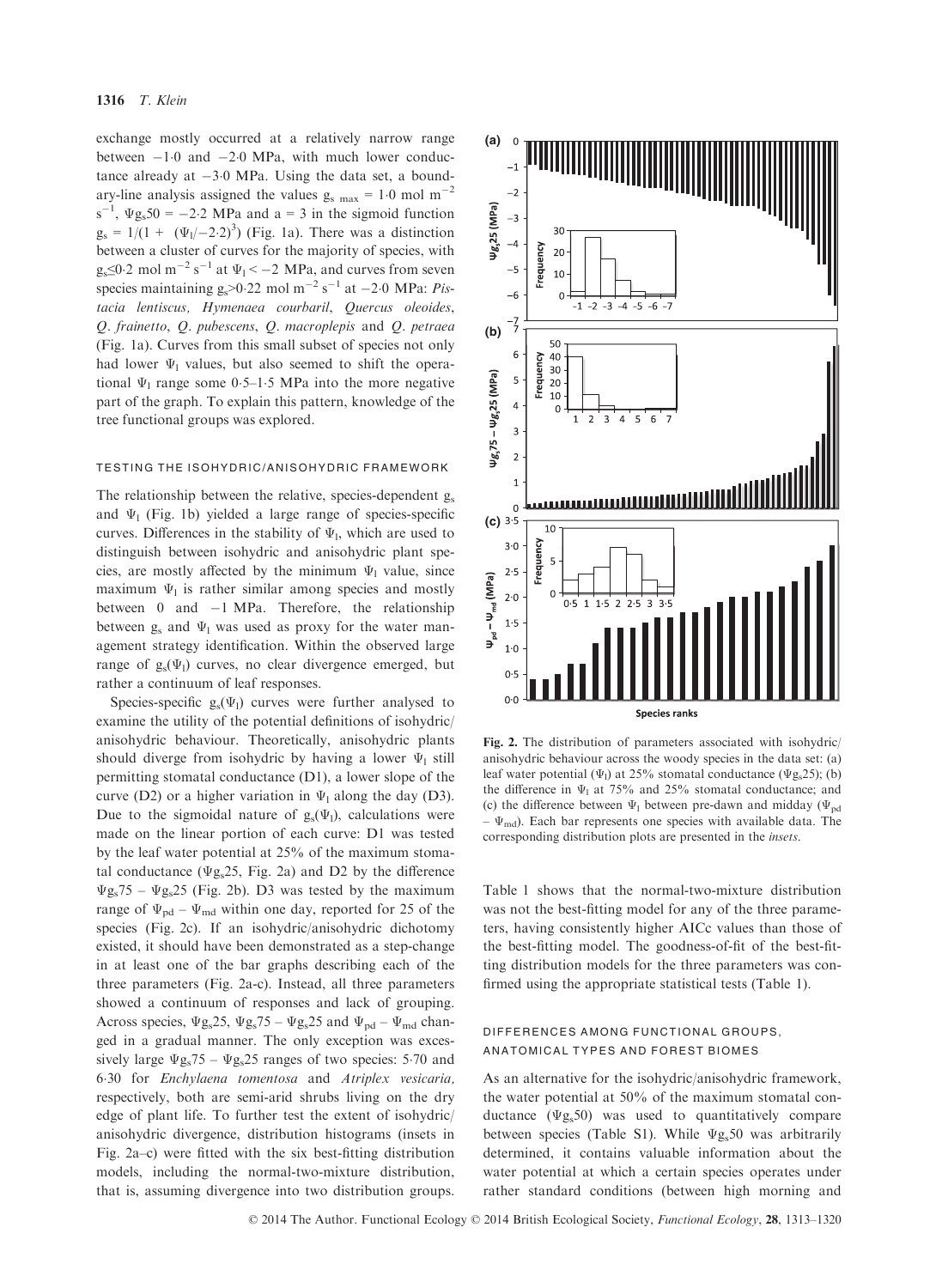Table 1. The likelihood of the normal-two-mixture model and the best-fitting model for the distribution of three parameters associated with the isohydric/anisohydric behaviour (Fig. 2): the leaf water potential ( $\Psi$ <sub>l</sub>) at 25% of the maximum stomatal conductance ( $\Psi$ g<sub>s</sub>25); the difference between  $\Psi_1$  at 75% and 25% of the maximum stomatal conductance ( $\Psi g_s$ 75 –  $\Psi g_s$ 25); and the daily range of  $\Psi_1$  between pre-dawn and midday ( $\Psi_{\text{pd}} - \Psi_{\text{md}}$ ). Likelihood was tested by the corrected Akaike Information Criterion, where smaller values indicate better model fits. The goodness-of-fit was tested for the best-fitting model, using the Shapiro–Wilk W test for normal and generalized logarithm distributions, and the Kolmogorov's D test for log-normal distribution.  $P > 0.05$  confirms the null hypothesis that the data are from the distribution model under test

| Model                    | $\Psi$ g <sub>s</sub> 25 | $\Psi$ g <sub>s</sub> 75 –<br>$\Psi$ g <sub>s</sub> 25 | $\Psi_{\rm pd} - \Psi_{\rm md}$ |
|--------------------------|--------------------------|--------------------------------------------------------|---------------------------------|
| Normal-two-<br>mixture   | 171.3                    | 125.3                                                  | 59.6                            |
| Generalized<br>logarithm | 159.3                    |                                                        |                                 |
| Log-normal               |                          | 90.1                                                   | -                               |
| Normal                   |                          |                                                        | 57.3                            |
| Goodness-of-fit          | $P \leq W$<br>0.4543     | P > D<br>0.0693                                        | $P \leq W$<br>0.4764            |

afternoon, at T<sub>air</sub>≥20 °C and PPFD≥300 µmol m<sup>-2</sup> s<sup>-1</sup>), with some degree of air or soil drying. ANOVA showed that there was no difference between trees ( $\Psi$ g<sub>s</sub>50 =  $-1.9 \pm 0.1$  MPa) and shrubs ( $\Psi$ g<sub>s</sub>50 = -2.1  $\pm$  0.2 MPa;  $P = 0.4$ ). A major difference emerged among xylem anatomy classes whereby ring-porous species had higher stomatal conductance at low water potentials than diffuseporous ( $P = 0.016$ ; Fig. 3a). In the data set, eight species were identified as ring-porous: Pistacia lentiscus, Prunus dulcis, Quercus faginea, Q. frainetto, Q. pubescens, Q. petraea, Tamarix ramosissima and Vitis vinifera. Their mean  $\Psi$ g<sub>s</sub>50 was -2.47 MPa (-2.69 MPa excluding Vitis vinifera). Quercus, Pinus and Ficus were the three genera with more than two species in the data set, and their mean  $\Psi$ g<sub>s</sub>50 was  $-2.87$ ,  $-1.60$  and  $-1.38$  MPa, respectively, indicating lower stomatal sensitivity to water potential in the oaks. Among the seven species maintaining  $g_s > 0.25$  mol m<sup>-2</sup> s<sup>-1</sup> at -2.3 MPa (Fig. 1a), four were ring-porous and only one was diffuse-porous. These trees produce large vessels early in the growth season (forming an annual ring) that have the highest hydraulic conductivity among all tree species, allowing for increased capacity to maintain maximum stomatal conductance under developing water potential gradient (Panshin & de Zeeuw 1980; Wheeler, Bass & Rodgers 2007). Nevertheless, the large vessels are very sensitive to cavitation and lose functionality later in the season, when moisture decreases and narrower conduits are formed to take their place in the sap flow. The shift in the operational  $\Psi_1$  range of ring-porous species can therefore be seen as part of a strategy that sacrifices xylem safety in favour of high gas-exchange activity, in agreement with earlier reports (Sperry et al. 1994; McCulloh et al. 2010).



Fig. 3. Variations in leaf water potential at 50% stomatal conductance ( $\Psi$ g<sub>s</sub>50) as function of xylem anatomy type (a) and forest biome (b). Biomes are tropical (Tr), tropical seasonal (Trs), temperate (Te), Mediterranean (M) and semi-arid (SA). Letters indicate significant ( $P < 0.05$ ) differences between xylem types or biomes. Error bars represent the standard error of the mean. See Supporting Information Table S1 for specific data.

Among different biomes, trees from Mediterranean forests and semi-arid woodlands had significantly lower  $\Psi$ g<sub>s</sub>50 than trees from tropical and temperate forests  $(P < 0.0001$ ; Fig. 3b; boreal forest excluded due to low sample size). In xeric environments, trees are exposed to higher VPD than in mesic sites and hence must experience lower  $\Psi_1$ . This means that in order to maintain an equivalent level of gas exchange, trees in Mediterranean and semi-arid sites must shift the stomatal sensitivity threshold towards more negative values than in tropical and temperate sites. A similar pattern was identified comparing provenances of a pine species growing in common garden plots along a precipitation gradient (Klein et al. 2012). The hydraulic conductance of the leaf usually scales with gs (Zhang et al. 2013), yet species with low  $\Psi$ g<sub>s</sub>50 have shown to increase their hydraulic conductance as water availability increased, an important process during recovery (Blackman, Brodribb & Jordan, 2009; Domec & Johnson 2012). If, for example, the Mediterranean Pinus halepensis  $(\Psi g_s 50 = -1.80)$  followed the  $g_s(\Psi_l)$  curve of the temperate *Pinus radiata* ( $\Psi$ g<sub>s</sub>50 = -1.05, reaching minimum g<sub>s</sub> at  $\Psi_1=-2.0 \text{ MPa}$ , stomata would have been shut for 4 months in sequence and for most of the day during additional 4 months. This is because  $\Psi_1$  of *P. halepensis* in its native habitat is constantly below  $-2.0$  MPa throughout the dry summer (Klein et al. 2013). This does not mean that stomatal regulation of trees in the drier biomes is less conservative than in the more humid biomes. In terms of absolute gs (Fig. 1a), most curves fit in the main cluster, where  $g_s \le 0.2$  mol m<sup>-2</sup> s<sup>-1</sup> at  $\Psi_1 < -2$  MPa. Species of the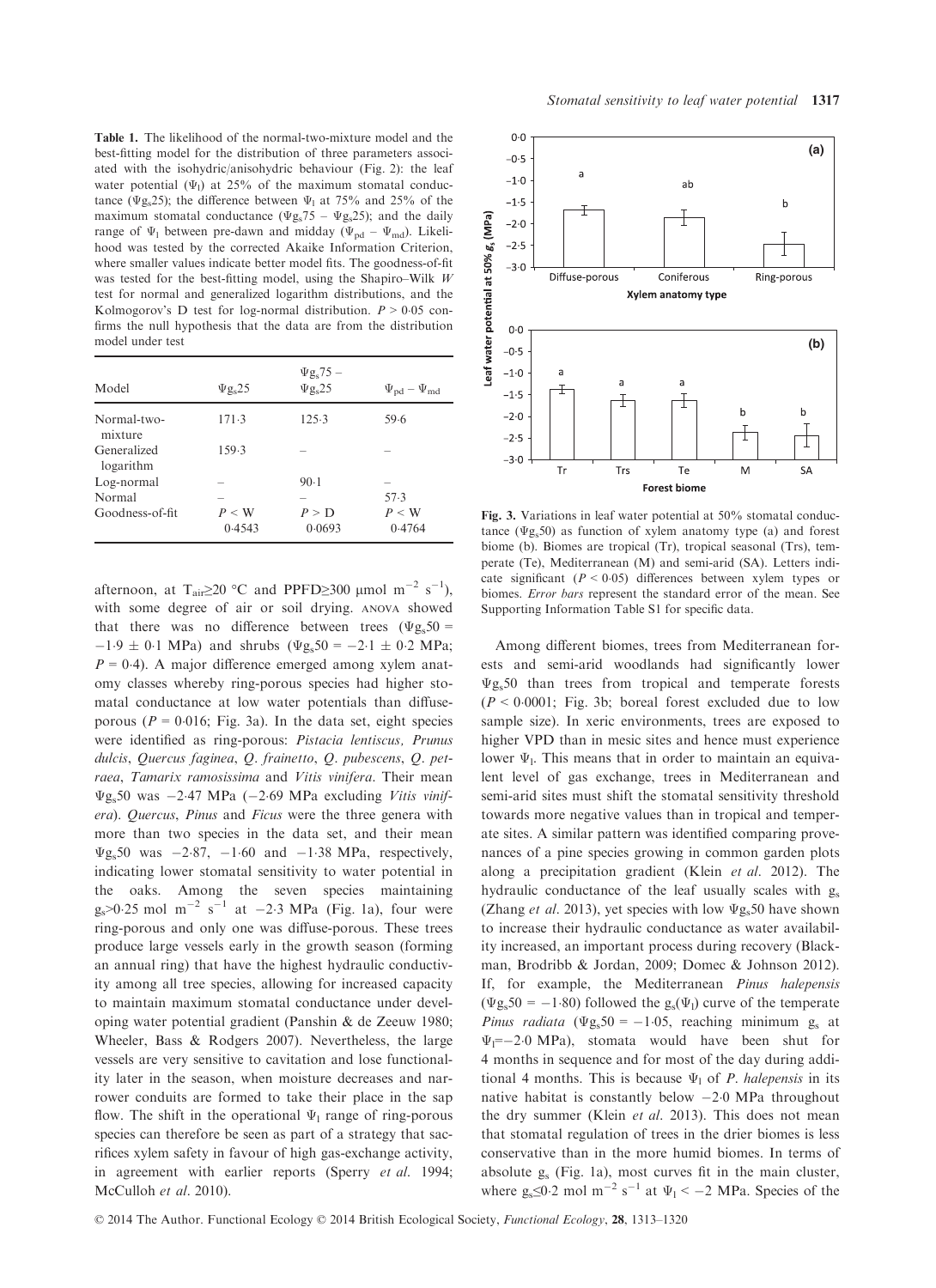different biomes mostly moved along the same curve, albeit populated different segments of this curve: while mesic trees produced high  $g_s$  at high  $\Psi_l$ , xeric species were characterized by low  $g_s$  at low  $\Psi_1$ .

## RELATIONSHIP BETWEEN STOMATAL SENSITIVITY TO WATER POTENTIAL AND TO LEAF HYDRATION

During leaf desiccation, stomatal closure usually correlates with the turgor loss point ( $\Psi$ <sub>TLP</sub>) of the leaves and the movement of ions across the guard-cell membranes (Brodribb et al. 2003, 2003). Leaf traits such as size, texture, petiole's vessel diameter and hydraulic conductivity, and  $\Psi$ <sub>TLP</sub> are therefore essential to the understanding of differential stomatal behaviours among species (Hao et al. 2010). For the majority of species in the data set, leaf traits and hydration status were not reported. However, for eight tropical dry forest trees, Brodribb et al. (2003) showed a significant linear regression between  $\Psi$ g<sub>s</sub>50 and  $\Psi$ <sub>TLP</sub>. Comparing ten tropical Ficus species, the water potential difference between  $\Psi$ g<sub>s</sub>50 and  $\Psi$ <sub>TLP</sub> increased with  $\Psi$ g<sub>s</sub>50 (Hao et al. 2010). In both studies,  $\Psi$ g<sub>s</sub>50 was usually 0.1– 0.4 MPa higher than  $\Psi$ <sub>TLP</sub>, suggesting that the trigger for initial closure involves other signals. Stomatal closure is also regulated by foliar and xylem levels of the phytohormone abscisic acid (ABA; Brodribb & McAdam 2013, Speirs et al. 2013), which diverge among species. Complex interactions between leaf hydration, ABA signals and xylem properties can also generate some plasticity to the  $g_s(\Psi_l)$  curve. During recovery, hysteresis can be significant (e.g. in Pinus radiata; Brodribb & McAdam, 2013), but is usually minor (Blackman, Brodribb & Jordan, 2009). The curves reported here (Fig. 1) represent a dehydration response (i.e. plants subjected to desiccation or measured during the transition from wet to dry season), and therefore, the corresponding rehydration curves, whether similar or divergent, deserve an independent examination.

## RELATIONSHIP BETWEEN STOMATAL SENSITIVITY TO WATER POTENTIAL AND TO VPD

Stomata are highly sensitive to fluctuations in VPD, and  $g_s$ decreases with increasing VPD (Bonal & Guehl, 2011). Oren et al. (1999) showed that at low VPD, tree species and individuals with high  $g_s$  show higher sensitivity to VPD than those with lower gs, as required by the role of stomata in regulating  $\Psi$ <sub>1</sub>. As a result,  $g_s$  of different trees tend to converge at high VPD. The results from the current data set seem to show a similar trend for g<sub>s</sub> with decreasing  $\Psi$ <sub>1</sub>. However, due to the heterogeneity of atmospheric conditions in which measurements were performed, a conclusion cannot be drawn. With eight species from each xylem anatomy class, data in Oren et al. (1999) show that conifers had lower gs and hence significantly lower sensitivity to VPD than vessel-bearing angiosperms ( $P = 0.05$ ). Differences between stomatal sensitivity to  $\Psi_1$ and to VPD probably involve additional factors.  $\Psi_1$  might decrease without any increase in VPD, for example, due to decrease in root water potential  $(\Psi_r)$ . Interspecific differences in root accessibility to soil water can therefore account for a difference in  $\Psi_1$  at the same VPD.

## RELATIONSHIP BETWEEN STOMATAL AND XYLEM SENSITIVITY TO WATER POTENTIAL

Among the 70 species in the data set, 31 have a known empirical value of water potential at 50% loss of xylem conductivity (ΨPLC50).  $\Psi$ g<sub>s</sub>50 values were correlated with species-specific ΨPLC50 as a measure of the stem (and branch) xylem vulnerability to cavitation. To minimize the effect of species with extreme water potential tolerance, the regression was restricted to  $\Psi P L C 50 > -8.0 \text{ MPa}$  and  $\Psi$ g<sub>s</sub>50 > -3.3 MPa. This analysis yielded a cluster of 27 data-points showing a significant, positive, linear correlation  $(r^2 = 0.41, P = 0.0003)$  and four outliers (Fig. 4). Among the different xylem anatomy types, vessel-bearing angiosperms (diffuse- and ring-porous species) seemed to distribute well around this correlation, whereas coniferous species had similarly moderate ΨPLC50 and  $\Psi$ g<sub>s</sub>50. The two outlier data-points at the very negative, far left end of the plot are the semi-arid Calitris rhomboidea and the Mediterranean Ceratonia siliqua, both among the most cavitation-resistant tree species known. The two other outliers, namely the semi-arid Tamarix ramosissima and the Mediterranean *Quercus ilex*, seem to maintain  $g_s$  beyond ΨPLC50. The exceptionally risky behaviour of these two species (and the very safe behaviour of the other three) is also evident from very narrow (wide, for the latter) hydraulic safety margins (Choat et al. 2012).  $\Psi$ g<sub>s</sub>50 and  $\Psi$ PLC50 changed between  $-0.5$  and  $-3.1$  MPa, and between  $-0.6$  and  $-7.2$  MPa, respectively. This suggested that, across species, the range of  $\Psi$ g<sub>s</sub>50 was more conservative than that of ΨPLC50: differences between species in stomatal sensitivity to water potential were smaller than



Fig. 4. Relationship between leaf water potential at 50% stomatal conductance ( $\Psi$ g<sub>s</sub>50) and leaf water potential at 50% loss of hydraulic conductivity (ΨPLC50) for 27 tree species (diffuse-porous, black; ring-porous, white; coniferous, grey; undefined, hatched). Circles represent species included in the linear regression  $(\Psi g_s 50 = 0.49 \times \Psi P L C 50 - 0.42)$ ; Outliers denoted by square symbols.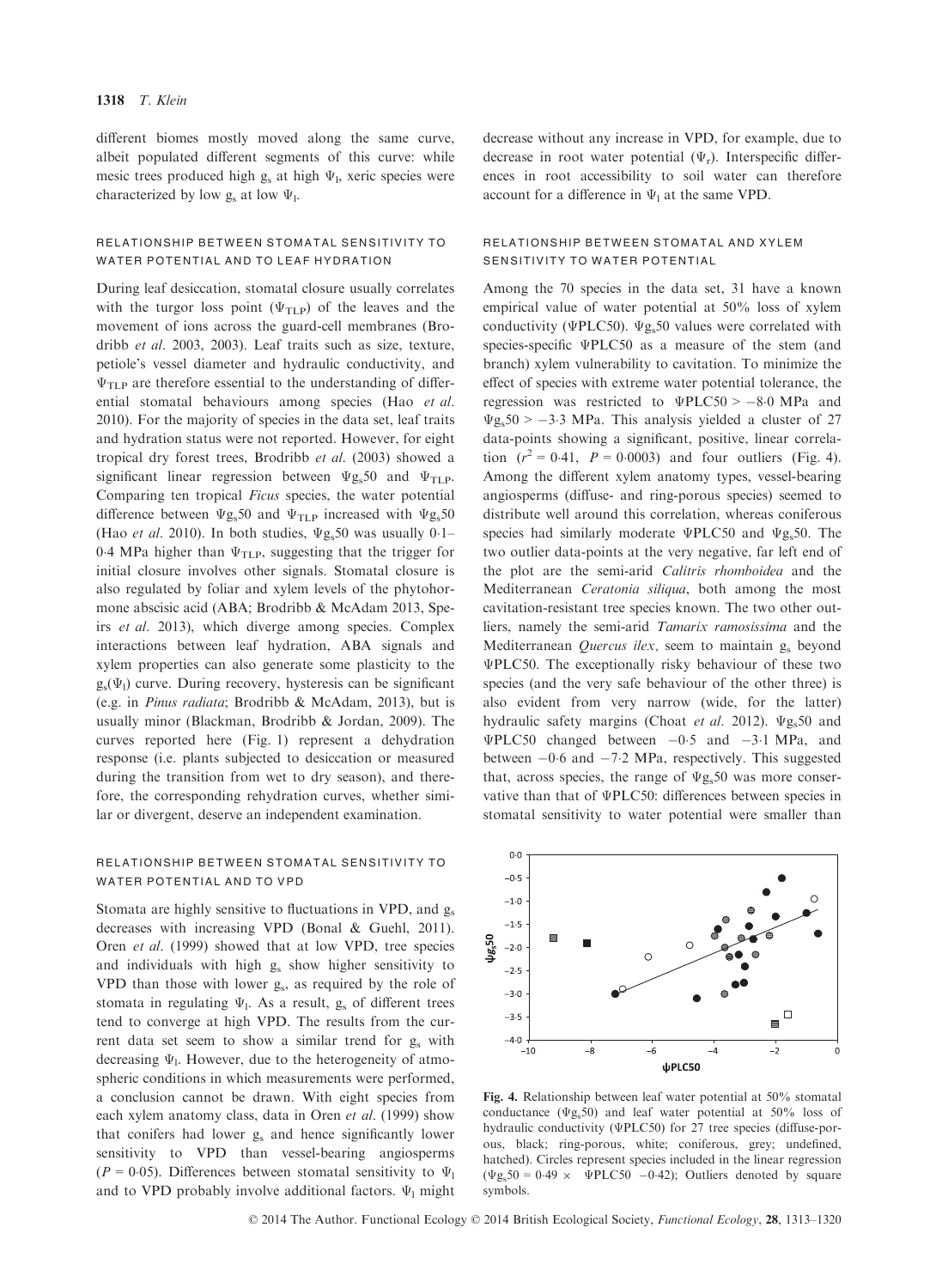the differences in xylem sensitivity. This was largely related to the fact that resistant species (having more negative ΨPLC50) had larger hydraulic safety margin than sensitive ones. Based on analysis of data available from Choat et al. (2012), the hydraulic safety margin tends to increase linearly from ca. 08 MPa to 18 MPa for tree species with  $\Psi$ PLC50 of  $-4.0$  and  $-6.0$  MPa, respectively.

The regression equation  $\Psi g_s 50 = 0.28 \times \Psi P L C 50$  – 10 MPa defines the interdependence between stomatal regulation and xylem functionality (Fig. 4). This regression was applicable to vessel-bearing angiosperms but not to conifers, possibly due to the smaller number of species, all from the Pinaceae. Most tree species adjusted their stomatal gas exchange around a  $\Psi_1$  value, which was ca. half the  $\Psi_1$  that causes 50% loss of xylem conductivity. This was mostly in agreement with results of a comparative study on eight tree species in a tropical, seasonally dry forest (Brodribb et al. 2003), also showing some flexibility in the linkage between  $\Psi$ g<sub>s</sub>50 and  $\Psi$ PLC50. Reconstructing the correlation between Ψgs50 and ΨPLC50 from that study yielded the regression equation  $\Psi$ g<sub>s</sub>50 = 0.63  $\times$  ΨPLC50 – 0.10 MPa, with  $r^2 = 0.48$ , however, not significant  $(P = 0.06)$  due to the smaller sample size. The positive, linear correlation here supports the hypothesis of Cochard, Breda and Granier (1996), Tyree and Sperry (1988), Sperry (2000) and others that stomata regulate leaf water potential to avoid xylem cavitation. This is also in agreement with the observation that  $g_s$  is positively correlated with stem water status in fourteen different tree species (Zhang et al. 2013).

## CONCLUDING REMARKS AND IMPLICATIONS ON FORESTS UNDER CLIMATE CHANGE

The use of  $\Psi$ g<sub>s</sub>50 offers a quantitative alternative to the current, yet biased, distinction between isohydric and anisohydric species. Species-specific curves formed a continuum, rather than dichotomy between isohydric and anisohydric. This is of particular importance considering the expectation for higher frequency of drought events in many regions world-wide (Alpert et al. 2006; Zhang et al. 2007), in turn inducing lower  $\Psi_1$ . The results also suggest that stomatal sensitivity to leaf water potential relates to xylem properties such as xylem anatomy type and xylem sensitivity to cavitation. Yet the current analysis is inconclusive regarding such effects. Studying 22 temperate deciduous woody species from SE USA, Hoffmann et al. (2011) showed a significant decrease in the slope of  $g_s(\Psi_1)$ as wood density increases among species. Considering the observations of lower  $\Psi$ g<sub>s</sub>50 in ring-porous species and oaks reported here, this might indicate an effect of additional xylem properties, for example vessel diameter.

The preliminary observation of higher g<sub>s</sub> at low  $\Psi_1$  in ring-porous species compared to diffuse-porous and coniferous species can bear major implications to forest species composition. Scaling of the stomatal regulation must consider additional eco-physiological determinants, such as leaf phenology, root/shoot ratio, stand density. But if ringporous species maintain high gas exchange under dry conditions, they can have a major advantage in the forest interspecies competition, either directly (higher growth) or indirectly (seizure of water resources). Kolb and Stone (2000) showed consistently higher photosynthesis rates in ring-porous oak compared to coexisting pine in an upland forest in Arizona, USA. At the drought limit, however, where water availability is strongly limiting, such waterspending behaviour could prove unsustainable. One case study comparing water use in coexisting Mediterranean pine and oak species showed how pines, and not oaks, extended their growth into semi-arid sites (Klein et al. 2013). Oak species were also found less desirable than coexisting diffuse-porous species (Ceratonia siliqua, Olea oleaster) for afforestation in drier parts of the Mediterranean (Lo Gullo et al. 2003). Among 88 reported cases of drought- and heat-induced tree die-off in multiple locations across the globe (Allen et al. 2010), ten involved ring-porous species, such as Carya, Celtis, Fraxinus and Quercus spp. Whether this reflects a higher frequency of tree mortality in ring-porous species vs. other classes is unknown and requires more data on the species occurrence. Future research should further explore the consequences of xylem anatomy on stomatal regulation from the tree level to the forest scale.

#### Acknowledgements

TK wishes to thank Amram Eshel from Tel Aviv University and Shabtai Cohen from ARO Volcani centre, who, through useful comments made on earlier versions of the manuscript, critically helped improving it. Fritz Hans Schweingruber from WSL, Switzerland, is greatly acknowledged for closing gaps on the characterization of wood anatomy types. Last, this study has benefited considerably from the insightful suggestions, and constructive comments made by the reviewers and editors.

TK is funded by Plant Fellows, an international Post doc Fellowship Program in Plant Sciences of the Zürich-Basel Plant Science Center (PSC). Research was cofunded by the EU FP7 Marie Curie actions (GA-2010- 267243) and the Swiss National Fund project FORCARB (31003A\_14753/ 1) at the University of Basel plant ecology group led by Christian Körner.

#### **References**

- Allen, C.D., Macalady, A.K., Chenchouni, H., Bachelet, D., McDowell, N., Vennetier, M. et al. (2009) A global overview of drought and heatinduced tree mortality reveals emerging climate change risks for forests. Forest Ecology and Management, 259, 660–684.
- Alpert, P., Baldi, M., Ilani, R., Krichak, S., Price, C., Rodo, X. et al. (2006) Relations between climate variability in the Mediterranean region and the tropics: ENSO, South Asian and African monsoons, hurricanes and Saharan dust. Developments in Earth and Environmental Sciences, 4, 149–177.
- Aranda, I., Gil, L. & Pardos, J.A. (2000) Water relations and gas exchange in Fagus sylvatica L. and Quercus petraea (Mattuschka) Liebl. In a mixed stand at their southern limit of distribution in Europe. Trees, 14, 344–352.
- Blackman, C.J., Brodribb, T.J. & Jordan, G.J. (2009) Leaf hydraulics and drought stress: response, recovery and survivorship in four woody temperate plant species. Plant, Cell & Environment, 32, 1584–1595.
- Bonal, D. & Guehl, J.-M. (2011) Contrasting patterns of leaf water potential and gas exchange responses to drought in seedlings of tropical rainforest species. Functional Ecology, 15, 490–496.
- Brodribb, T.J. & McAdam, S.A.M. (2011) Passive origins of stomatal control in vascular plants. Science, 331, 582–585.